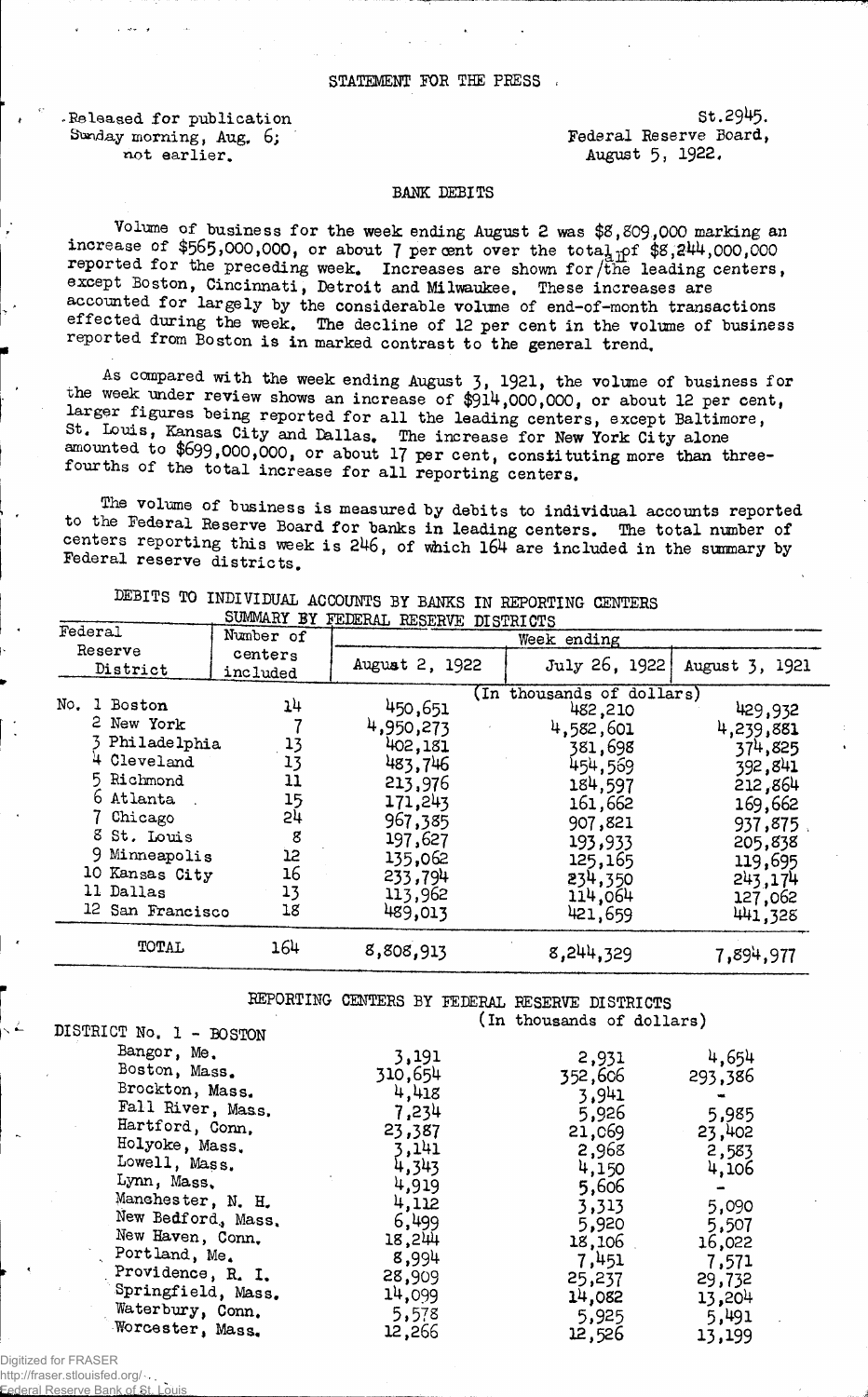| DEBITS TO INDIVIDUAL ACCOUNTS BY BANKS IN REPORTING CENTERS |                   |                           | st.2945a.         |
|-------------------------------------------------------------|-------------------|---------------------------|-------------------|
|                                                             |                   | Week ending               |                   |
|                                                             | August 2, 1922    | July 26, 1922             | August 3, 1921    |
| DISTRICT No. 2 - NEW YORK                                   |                   | (In thousands of dollars) |                   |
| Albany, N.Y.                                                | 20,599            | 20,729                    | 20,978            |
| Binghamton, N. Y.                                           | 4,043             | 3,624                     | 4,169             |
| Buffalo, N.Y.                                               | 62,803            | 59,287                    | 54,398            |
| Elmira, N.Y.                                                | 2,904             | 3,048                     |                   |
| Jamestown, N.Y.                                             | 3,307             | 3,645                     |                   |
| Montclair, N. J.                                            | 2,279             | 2,199                     |                   |
| Newark, N. J.                                               | 57,247            | 51,272                    | 4,116,486         |
| New York, N. Y.                                             | 4,814,644         | 4,454,686                 |                   |
| No. New Jersey Clearing<br>House Association                | 34,489            | 38,041                    |                   |
| Passaic, N. J.                                              | 5,380             | 5,345                     | 4,720             |
| Rochester, N.Y.                                             | 29,277            | 26,177                    | 27,360            |
| Stamford, Conn.                                             | 2,599             | 2,304                     |                   |
| Syracuse, N.Y.                                              | 13,527            | 12,753                    | 11,770            |
| DISTRICT No. 3 - PHILADELPHIA                               |                   |                           |                   |
| Allentown, Pa.                                              | 5,961             | 5,228                     |                   |
| Altoona, Pa.                                                | 3,209             | 2,997                     | 3,554             |
| Camden, N. J.<br>Chester, Pa.                               | 11,340            | 9,130                     | 4,038             |
| Harrisburg, Pa.                                             | 3,927             | 3,788                     |                   |
| Hazleton, Pa.                                               | 6,916<br>2,414    | 6,795<br>1,716            | 5,262             |
| Johnstown, Pa.                                              | 4,803             | $\frac{1}{2}$             | 4,696             |
| Lancaster, Pa.                                              | 4,625             | 4,309                     | 4,757             |
| Lebanon, Pa.                                                | 1,144             | 1,127                     |                   |
| Norristown, Pa.                                             | 708               | 772                       |                   |
| Philadelphia, Pa.                                           | 325,533           | 307,090                   | 295,616           |
| Reading, Pa.<br>Scranton, Pa.                               | 7,186             | 7,185<br>10,662           | 6,810             |
| Trenton, N. J.                                              | 11.877<br>10,764  | 11,333                    | 12,579<br>12,448  |
| Wilkes-Barre, Pa.                                           | 6,754             | 5,8/12                    | 8,794             |
| Williamsport, Pa.                                           | 4,185             | 3,464                     | 4,661             |
| Wilmington, Del.                                            | 8,402             | 9,649                     | 7,734             |
| York, Pa.                                                   | 4,000             | 4,093                     | 3,876             |
| DISTRICT No. 4 - CLEVELAND                                  |                   |                           |                   |
| Akron, Ohio.                                                | 13,434            | 14,673                    | 12,501            |
| Butler, Pa.                                                 | 2,092             | 2,093                     |                   |
| Canton, Ohio.<br>Cincinnati, Ohio                           | 7,621             | 9,062                     |                   |
| Cleveland, Ohio                                             | 61,210<br>136,288 | 61,711<br>122,822         | 54,582<br>103,626 |
| Columbus, Ohio                                              | 29,584            | 29,736                    | 24,964            |
| Connellsville, Pa.                                          | 1,197             | 1,202                     |                   |
| Dayton, Ohio                                                | 13,648            | 13,035                    | 13,275            |
| Erie, Pa.                                                   | 6,310             | 5,558                     | 5,722             |
| Greensburg, Pa.                                             | 4,425             | 4,125                     | 4,272             |
| Homestead, Pa.                                              | 693               | 587                       |                   |
| Lexington, Ky.<br>Lima, Ohio                                | 3,906             | 3,639                     | 3,375             |
| Lorain, Ohio                                                | 3,341<br>1,257    | 3.022<br>1,080            |                   |
| New Brighton, Pa.                                           | 2,275             | 2,028                     |                   |
| Oil City, Pa.                                               | 3,000             | 3,013                     | 1,644             |
| Pittsburgh, Pa.                                             | 186,890           | 167,515                   | 151,714           |
| Springfield, Ohio                                           | 4,591             | 4,614                     | 3,162             |
| Toledo, Ohio                                                | 35,736            | 36,575                    |                   |
| Warren, Ohio                                                | 2,203             | 2,221                     |                   |
| Wheeling, W. Va.<br>Youngstown, Ohio                        | 9,700<br>10,760   | 10,123                    | 5,852             |
| Zanesville, Ohio                                            | 2,144             | 13,955<br>2,473           | 8,152             |

 $\sim 8\times 10^{12}$ 

 $\sim$  $\ddot{\phantom{a}}$   $\mathcal{L}^{\mathcal{L}}(\mathcal{A})$  .

 $\langle \phi_{\rm{max}} \rangle$  and  $\langle \phi_{\rm{max}} \rangle$ 

 $\gamma$  ,  $\gamma$ 

 $\ddot{\phantom{a}}$ 

 $\bar{\xi}$ 

 $\bar{\psi}$ 

 $\bar{z}$ 

 $\overline{a}$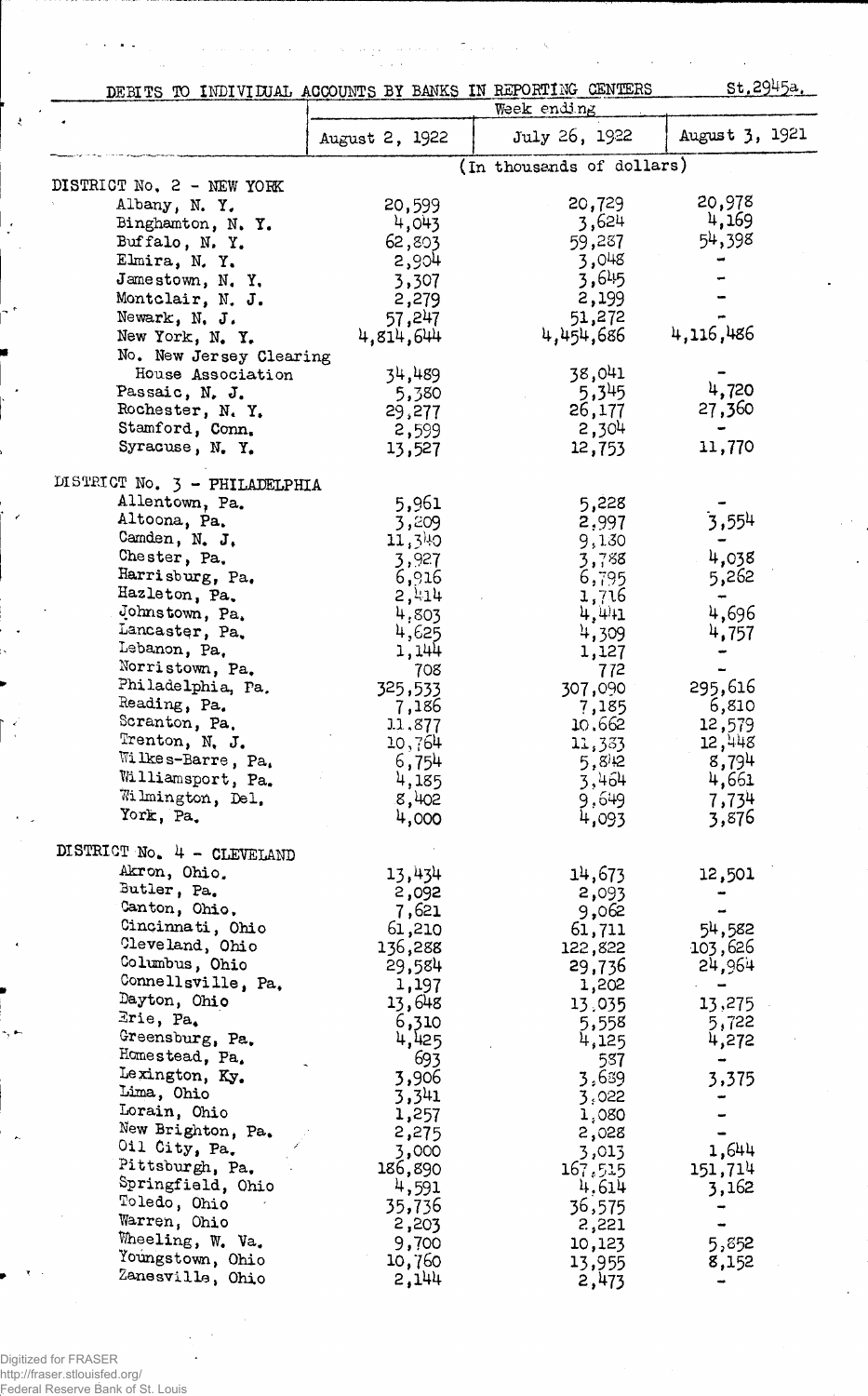| DEBITS TO INDIVIDUAL ACCOUNTS BY BANKS IN REPORTING CENTERS | $st, 29\nu5b.$ |                              |              |
|-------------------------------------------------------------|----------------|------------------------------|--------------|
|                                                             |                | Week ending<br>July 26, 1922 | Aug. 3, 1921 |
|                                                             | Aug. 2, 1922   |                              |              |
|                                                             |                | (In thousands of dollars)    |              |
| DISTRICT No. 5 - RICHMOND                                   |                |                              |              |
| Asheville, N. C.                                            | 4,570          | 4,156                        | 111,732      |
| Baltimore, Md.                                              | 103,957        | 76,267<br>6,111              | 4,906        |
| Charleston, S. C.<br>Charleston, W. Va.                     | 5,811          | 7,266                        |              |
| Charlotte, N. C.                                            | 6,518          | 8,387                        | 5,021        |
| Columbia, S. C.                                             | 6,503<br>4,109 | 3,450                        | 4,271        |
| Cumberland, Md.                                             | 1,836          | 1,099                        |              |
| Danville, Va.                                               | 1,838          | 1,498                        |              |
| Durham, N. C.                                               | 4,502          | $5,7^{41}$                   |              |
| Greensboro, N. C.                                           | 4,408          | 3,104                        |              |
| Greenville, S. C.                                           | 3,653          | 3,437                        | 2,558        |
| Hagerstown, Md.                                             | 1,962          | 1,710                        |              |
| Huntington, W. Va.                                          | 4,467          | 4,711                        | 4,637        |
| Lynchburg, Va.                                              | 3,492          | 3,457                        |              |
| Newport News, Va.                                           | 1,854          | 1,406                        |              |
| Norfolk, Va.                                                | 14,003         | 12,774                       | 14,152       |
| Raleigh, N. C.                                              | 3,900          | 4,100                        | 3,840        |
| Richmond, Va.                                               | 24,603         | 23,224                       | 23,703       |
| Roanoke, Va.                                                | 4,545          | 4,455                        |              |
| Spartanburg, S. C.                                          | 1,761          | 1,781                        |              |
| Washington, D. C.                                           | 39,108         | 37,909                       | 34,408       |
| Wilmington, N. C.                                           | 3,862          | 4,227                        | 3,636        |
| Winston-Salem, N. C.                                        | 6,418          | 4,471                        |              |
| DISTRICT No. 6 - ATLANTA                                    |                |                              |              |
| Albany, Ga.                                                 | 955            | 686                          |              |
| Atlanta, Ga.                                                | 24,776         | 21,538                       | 22,380       |
| Augusta, Ga.                                                | 5,245          | 4,840                        | 4,886        |
| Birmingham, Ala.                                            | i7,113         | 15,616                       | 12,237       |
| Brunswick, Ga.                                              | 587            | 599                          |              |
| Ghattanooga, Tenn.                                          | 6,348          | 6,174                        |              |
| Columbus, Ga.                                               | 1,939          | 2,026                        | 7,303        |
| Cordele, Ga.                                                | 162            | 146                          |              |
| Dothan, Ala.                                                | 506            | 368                          |              |
| Elberton, Ga.                                               | 140            | 155                          |              |
| Jackson, Miss.                                              | 2,081          | 1,635                        |              |
| Jacksonville, Fla.                                          | 10,924         | 8,905                        | 8,884        |
| Knoxville, Tenn.                                            | 5,975          | 5,505                        | 5,353        |
| Macon, Ga.                                                  | 3,892          | 4,127                        | 3,542        |
| Meridian, Miss.                                             | 1,755          | 1,655                        | -            |
| Mobile, Ala.                                                | 5,318          | 5,349                        | 5,269        |
| Montgomery, Ala.                                            | 3,109          | 2,844                        | 2,999        |
| Nashville, Tenn.                                            | 14,698         | 13,096                       | 24,789       |
| Newnan, Ga.                                                 | 346            | 330                          | ÷            |
| New Orleans, La.                                            | 57,378         | 56,219                       | 55,846       |
| Pensacola, Fla.                                             | 1,600          | 1,268                        | 1,363        |
| Savannah, Ga.                                               | 9,025          | 8,222                        | 9,088        |
| Tampa, Fla.                                                 | 4,699          | 6,687                        | 4,676        |
| Valdosta, Ga.                                               | 815            | 770                          |              |
| Vicksburg, Miss.                                            | 1,143          | 1,272                        | 1,047        |

ł,

 $\bar{z}$  .

is i J.

 $\bar{z}$ 

÷.

÷.

J

 $\mathbb{Z}$ 

 $\frac{1}{2}$ 

 $\mathbf{L}$ 

l,

 $\tilde{\mathbf{A}}$ 

 $\mathcal{L}_{\text{in}}$ 

Digitized for FRASER http://fraser.stlouisfed.org/ Federal Reserve Bank of St. Louis ÷.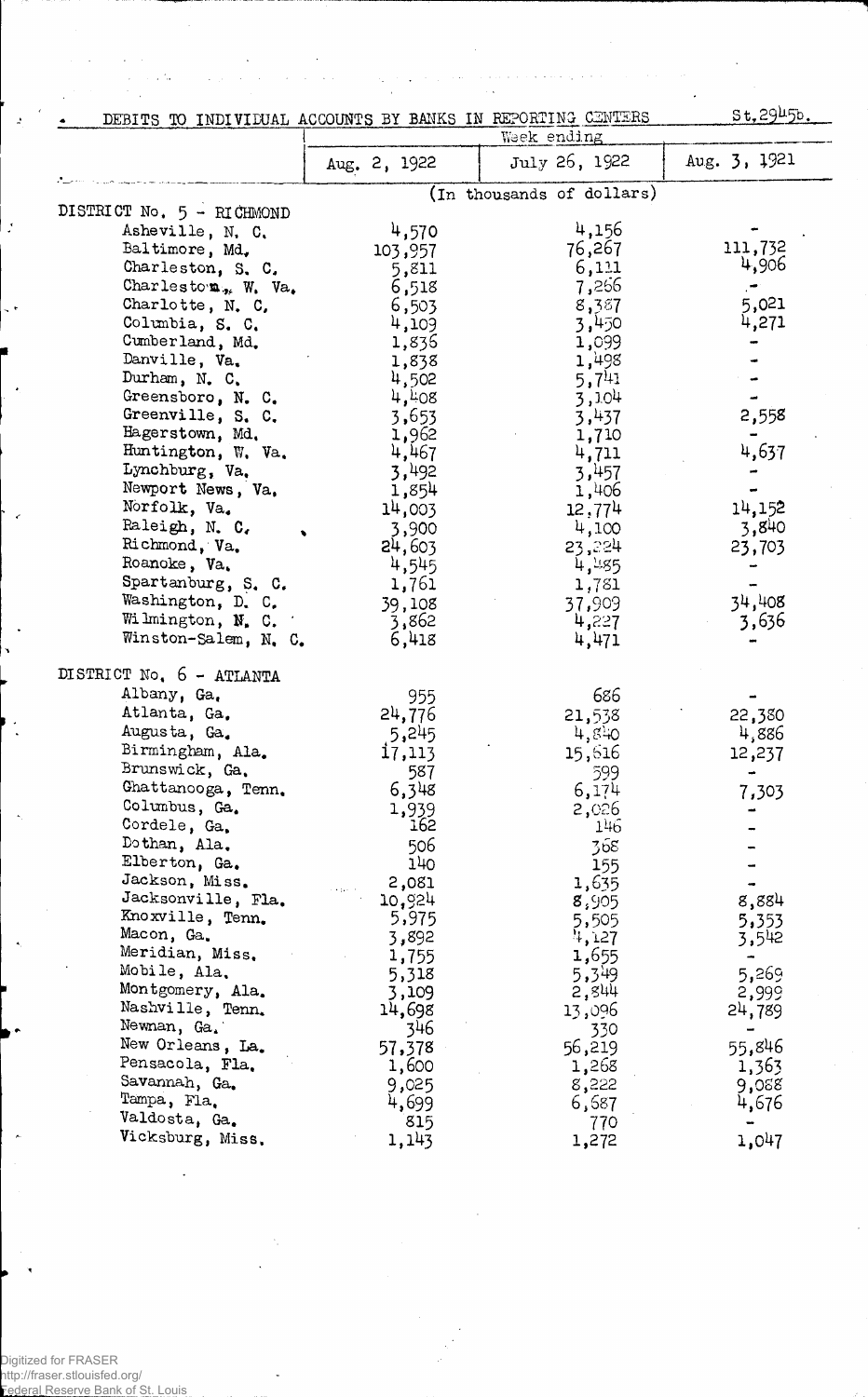| DEBITS TO INDIVIDUAL ACCOUNTS BY BANKS IN REPORTING CENTERS |                       |                           |                | st.2945c                          |
|-------------------------------------------------------------|-----------------------|---------------------------|----------------|-----------------------------------|
|                                                             |                       | Week ending               |                |                                   |
|                                                             | August 2, 1922        | (In thousands of dollars) |                | 1921<br>July 26, 1922   August 3, |
| DISTRICT No. 7 - CHICAGO                                    |                       |                           |                |                                   |
| Adrian, Mich.                                               | 675                   |                           | 551            |                                   |
| Aurora, Ill.                                                | 3,248                 |                           | 2,531          |                                   |
| Bay City, Mich.                                             | 2,462                 |                           | 2,162          | 2,353                             |
| Bloomington, Ill.                                           | 2,353                 |                           | 2,087          | 2,335                             |
| Cedar Rapids, Iowa                                          | 4,498                 |                           | 6,245          | 9,557                             |
| Chicago, Ill.                                               | 627,229               |                           | 555,001        | 616,802                           |
| Danville, Ill.                                              | 2,700                 |                           | 2,100          |                                   |
| Davenport, Iowa                                             | 7,491                 |                           | 8,982          | 5.915                             |
| Decatur, Ill.                                               | 3,442                 |                           | 3,380          | 3,079                             |
| Des Moines, Iowa                                            | 14,987                |                           | 14,675         | 14,331                            |
| Detroit, Mich.                                              | 129,566               |                           | 141,881        | 124,069                           |
| Dubuque, Iowa                                               | 2,673                 |                           | 2,247          | 2,846                             |
| Flint, Mich.                                                | 5,061                 |                           | 5,040          | 5,312                             |
| Fort Wayne, Ind.                                            | 6,466                 |                           | 7,207          | 6,167                             |
| Gary, Ind.                                                  | 3,104                 |                           | 2,479          |                                   |
| Grand Rapids, Mich.                                         | 14,085                |                           | 13,479         | 17,397                            |
| Hammond, Ind.                                               | 2,900                 |                           | 3,100          |                                   |
| Indianapolis, Ind.<br>Jackson, Mich.                        | 33,465                |                           | 31,336         | 28,603                            |
| Kalamazoo, Mich.                                            | 4,909                 |                           | 4,871<br>3,876 | 4,073<br>3,745                    |
| Lansing, Mich.                                              | 4,355<br>6,149        |                           | 5,695          | 5,129                             |
| Mason City, Iowa                                            | 1,791                 |                           | 1,864          |                                   |
| Milwaukee, Wis.                                             | 51,777                |                           | 57,040         | 51,001                            |
| Moline, Ill.                                                | 1,790                 |                           | 1,680          | 1,726                             |
| Muscatine, Iowa                                             | 920                   |                           | 1,018          |                                   |
| Oshkosh, Wis.                                               | 2,300                 |                           | 1,900          |                                   |
| Peoria, Ill.                                                | 8,801                 |                           | 7,994          | 7,230                             |
| Rockford, Ill.                                              | 4,319                 |                           | 4,300          | 4,182                             |
| Sioux City, Iowa                                            | 14,708                |                           | 14,549         | 7,961                             |
| South Bend, Ind.                                            | 7,902                 |                           | 6,093          | 5,566                             |
| Springfield, Ill.                                           | 5,751                 |                           | 5,054          | 5,934                             |
| Waterloo, Iowa                                              | 3,146                 |                           | 2,947          | 2,562                             |
| DISTRICT No. 8 - ST. LOUIS                                  |                       |                           |                |                                   |
| East St. Louis and                                          |                       |                           |                |                                   |
| Nat'l Stock Yards, Ill.                                     | 7,721                 |                           | 8,094          | 8,559                             |
| Evansville, Ind.                                            | 6,800                 |                           | 5,541          | 5,205                             |
| Fort Smith, Ark.                                            | 2,104                 |                           | 2,248          |                                   |
| Greenville, Miss.                                           | 801                   |                           | 490            |                                   |
| Helena, Ark.                                                | 1,146                 |                           | 1,008          |                                   |
| Little Rock, Ark.<br>Louisville, Ky.                        | 7,862                 |                           | 7,129          | 8,764                             |
| Memphis, Tenn.                                              | 29,824                |                           | 28,697         | 27,962                            |
| Owensboro, Ky.                                              | 20,363                |                           | 19,603         | 18,911                            |
| Quincy, Ill.                                                | 1,282<br>1,955        |                           | 1,069<br>1,906 | $\overline{\phantom{a}}$          |
| St. Louis, Mo.                                              | 120,591               |                           | 120,426        | 2,170<br>131,412                  |
| Springfield, Mo.                                            | 2,511                 |                           | 2,537          | 2,855                             |
|                                                             |                       |                           |                |                                   |
| DISTRICT No. 9 - MINNEAPOLIS                                |                       |                           |                |                                   |
| Aberdeen, S. D.                                             | 1,353                 |                           | 1,266          | 1,237                             |
| Billings, Mont.                                             | 1,670                 |                           | 1,383          | 1,623                             |
| Dickinson, N. D.                                            | 318                   |                           | 221            | $\blacksquare$                    |
| Duluth, Minn.                                               | 14,870                |                           | 14,537         | 14,102                            |
| Fargo, N. D.                                                | 2,563                 |                           | 2,291          | 2,575                             |
| Grand Forks, N. D.                                          | 1,130                 |                           | 1,153          | 1,141                             |
| Great Falls, Mont.                                          | 1,292                 |                           | 1,314          | 1,642                             |
| Helena, Mont.                                               | 2,484                 |                           | 2,093          | 2,263                             |
| Jamestown, N. D.<br>Lewistown, Mont.                        |                       |                           | 410            |                                   |
| Minneapolis, Minn.                                          | 791                   |                           | 664            |                                   |
| Minot, N. D.                                                | 64,414                |                           | 62,616         | 60,680                            |
| Red Wing, Minn.                                             | 887<br>473            |                           | 816            |                                   |
| St. Paul, Minn                                              | $(*39,800)$<br>45,376 |                           | 354            |                                   |
| Sioux Falls, S. D.                                          | 2,809                 | $(*32,860)$               | 37,623         | 27,532                            |
| Superior, Wis.                                              | 1,643                 |                           | 3,340<br>1,406 | 4,112                             |
| Digitized for FRASERTinona, Minn.                           | 1,034                 |                           | 906            | 1,823<br>965                      |

http://fraser.stlouisfed.org/ Federal Reserve Bank of St. Louis ♦Debits of banks which submitted reports in 1921.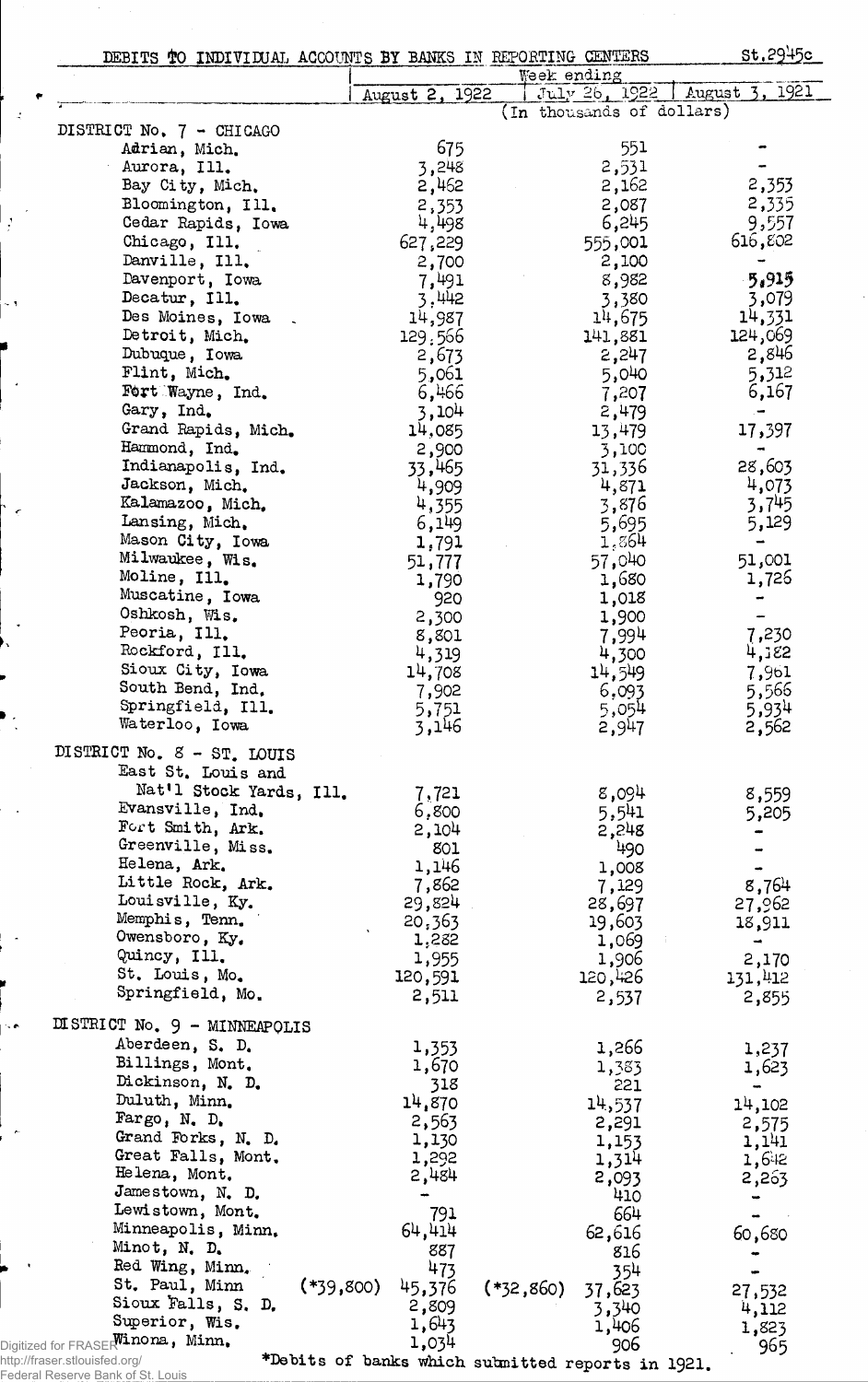|                               |                | DEBITS TO INDIVIDUAL ACCOUNTS BY BANKS IN REPORTING CENTERS | st.2945d.      |
|-------------------------------|----------------|-------------------------------------------------------------|----------------|
|                               |                | Week ending                                                 |                |
|                               | August 2, 1922 | July 26, 1922                                               | August 3, 1921 |
|                               |                | (In thousands of dollars)                                   |                |
| DISTRICT No. 10 - KANSAS CITY |                |                                                             |                |
| Atchison, Kans.               | 1,503          | 1,047                                                       | 1,252          |
| Bartlesville, Okla.           | 2,628          | 2,186                                                       | 2,153          |
| Casper, Wyo.                  | 2,806          | 3,222                                                       | $\blacksquare$ |
| Cheyenne, Wyo                 | 2,040          | 2,230                                                       | 2,601          |
| Colorado Springs, Colo.       | 2,440          | 2.622                                                       | 2,801          |
| Denver, Colo.                 | 32,977         | 34,186                                                      | 35,003         |
| Enid, Okla.                   | 3,648          | 3,016                                                       |                |
| Fremont, Neb.                 | 669            | 739                                                         |                |
| Grand Island, Neb.            | 1,093          | 1,118                                                       |                |
| Grand Junction, Colo.         | 447            | 563                                                         |                |
| Guthrie, Okla.                | 433            | 471                                                         |                |
| Hutchinson, Kans.             | 3,710          | 3,716                                                       |                |
| Independence, Kans.           | 2,112          | 1,708                                                       |                |
| Joplin, Mo.                   | 2,125          |                                                             |                |
| Kansas City, Kans.            | 3,487          | 2,248                                                       | 1,760          |
| Kansas City, Mo.              | 67,060         | 3,752                                                       | 2,994          |
| Lawrence, Kans.               |                | 66,630                                                      | 77,827         |
| McAlester, Okla.              | 937<br>674     | 818                                                         |                |
| Muskogee, Okla.               |                | 683                                                         |                |
| Oklahoma City, Okla.          | 4,956          | 6,275                                                       | 2,368          |
| Okmulgee, Okla.               | 16,994         | 18,097                                                      | 19,365         |
| Omaha, Neb.                   | 1,634          | 1,758                                                       |                |
| Parsons, Kans.                | 43,329         | 43,520                                                      | 43,971         |
| Pittsburg, Kans.              | 588            | 968                                                         |                |
| Pueblo, Colo.                 | 1,028          | 971                                                         |                |
| St. Joseph, Mo.               | 2,677          | 3,602                                                       | 4,788          |
|                               | 11,346         | 12,401                                                      | 15,669         |
| Topeka, Kans.                 | 3,203          | 3,046                                                       | 3,836          |
| Tulsa, Okla.                  | 26,547         | 22,394                                                      | 14,337         |
| Wichita, Kans.                | 10,482         | 10,114                                                      | 12,449         |
| DISTRICT No. 11 - DALLAS      |                |                                                             |                |
| Albuquerque, N. M.            | 1,812          | 1,767                                                       | 1,747          |
| Austin, Tex.                  | 2,613          | 2,326                                                       | 2,347          |
| Beaumont, Tex.                | 2,688          | 2,907                                                       | 2,594          |
| Corsicana, Tex.               | 682            | 575                                                         |                |
| Dallas, Tex.                  | 29,000         | 27,391                                                      | 29,957         |
| El Paso, Tex.                 | 6,318          | 6,863                                                       | 6,800          |
| Ft. Worth, Tex.               | 19,477         | 21,170                                                      | 21,940         |
| Galveston, Tex.               | 11,902         | 12,896                                                      | 19,840         |
| Houston, Tex.                 | 22,725         | 20,998                                                      |                |
| Roswell, N. M.                | 537            | 611                                                         | 23,804         |
| San Antonio, Tex.             | 5,731          | 5,430                                                       |                |
| Shreveport, La.               | 6,096          |                                                             | 6,250          |
| Texarkana, Tex.               | 1,225          | 6,722                                                       | 5,740          |
| Tucson, Ariz.                 | 1,516          | 1,508                                                       | 1,223          |
| Waco, Tex.                    | 2,859          | 1,649<br>2,437                                              | 1,848<br>2,972 |

.<br>Digitized for FRASER<br>http://fraser.stlouisfed.org/<br>Rederal Reserve Bank of St.

 $\ddot{\phantom{1}}$